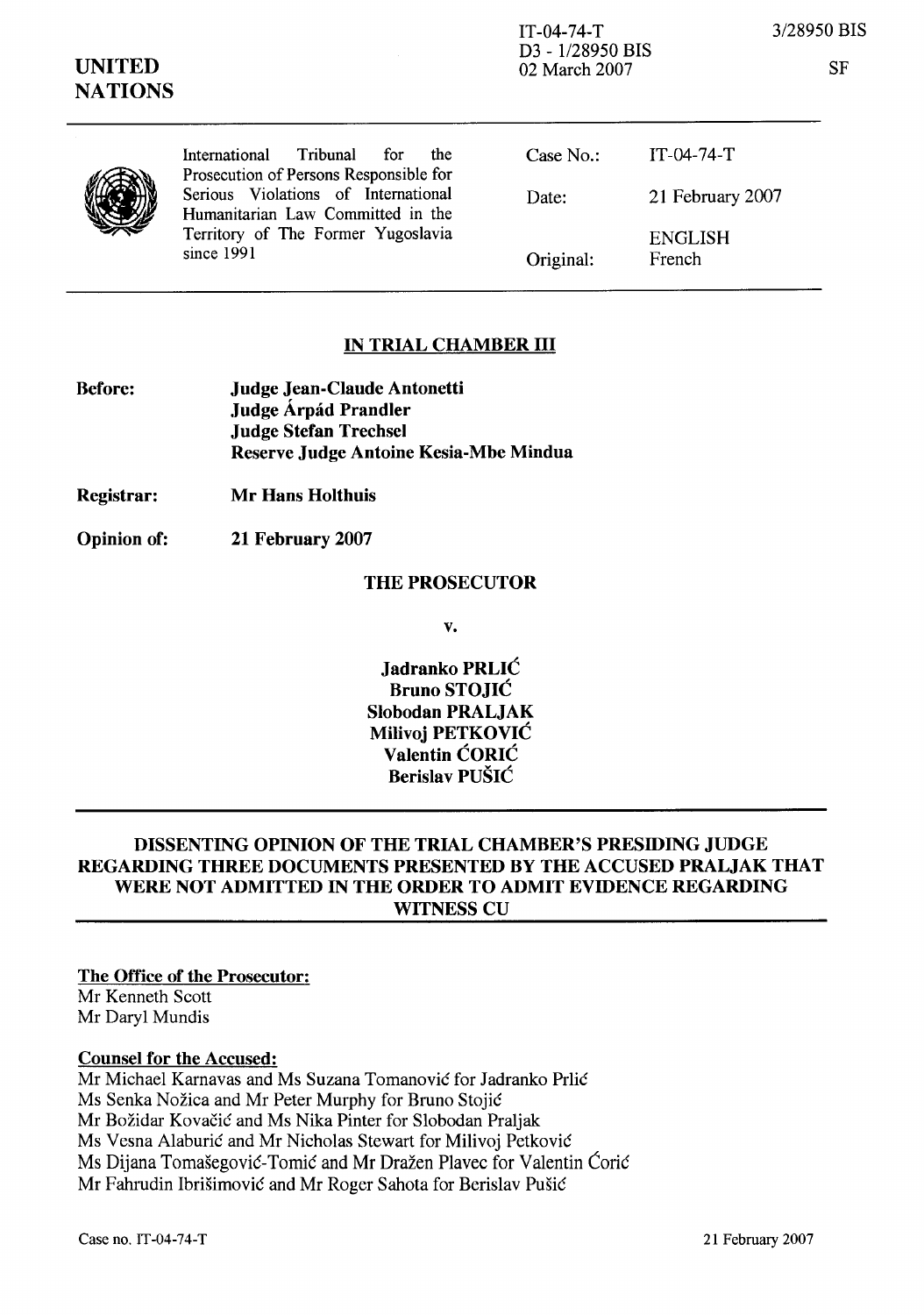The majority of the Judges of the Chamber decided to refuse to admit Exhibits 3D00682, 3D00683 and 3D00684, put to Witness CU by the Accused Praljak during the hearings which took place from 15 to 17 January 2007.

Considering the procedural question of principle raised by the refusal to admit documents, according to which the witness was not able to inform the Chamber about these documents, I believe it necessary to explain the reasons why I was in favour of admitting these documents.

First, these documents satisfy the criteria for admission defined by the Rules of Procedure and Evidence and the decisions of the Chamber taken in this regard. Second, these documents are particularly relevant in the context of Witness CU's testimony and, third, their admission would have helped to avoid the needless consumption of time.

#### 1. Guideline 1 of the Decision 13 July 2006

"As a general rule, the party seeking to tender evidence shall do so through a witness who can attest to its reliability, relevance, and probative value. The evidence must be put to the witness at trial."

In accordance with this Guideline, the three documents in dispute were put to the witness.

#### $2.$ These documents are relevant and have some probative value

When these documents were put to Witness CU, he stated that he had seen the Accused Praljak.<sup>1</sup> These documents, however, may constitute an alibi for the Accused Praljak. As such, in my view, they are without question relevant and have some probative value, to the extent they may be corroborated by other evidence.

### 3. Needless consumption of time

Disallowing the documents at this stage will force the Accused Praljak to reintroduce them during the appearance of a Prosecution or Defence witness who could support his alibi. In my opinion, this will lead to a needless consumption of time.

<sup>&</sup>lt;sup>1</sup> Witness CU (closed session) French transcript, pp. 12394-12396; 12476 and 12477.

Case no. IT-04-74-T